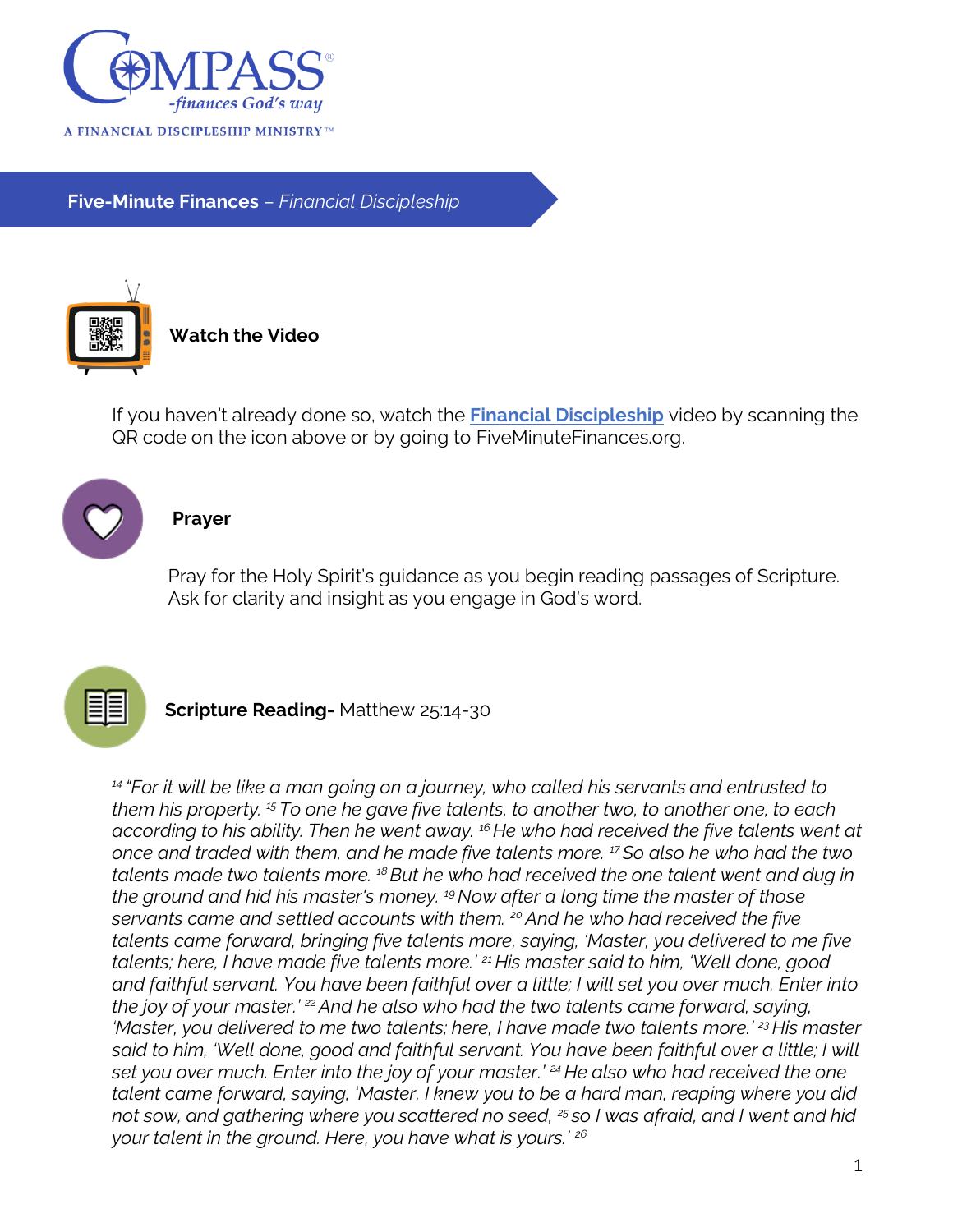*But his master answered him, 'You wicked and slothful servant! You knew that I reap where I have not sown and gather where I scattered no seed? <sup>27</sup>Then you ought to have invested my money with the bankers, and at my coming I should have received what was my own with interest. <sup>28</sup> So take the talent from him and give it to him who has the ten talents. <sup>29</sup> For to everyone who has will more be given, and he will have an abundance. But from the one who has not, even what he has will be taken away. <sup>30</sup>And cast the worthless servant into the outer darkness. In that place there will be weeping and gnashing of teeth.'*



1. What do these verses say about…

*The servants?*

*The master?*

*Faithfulness?*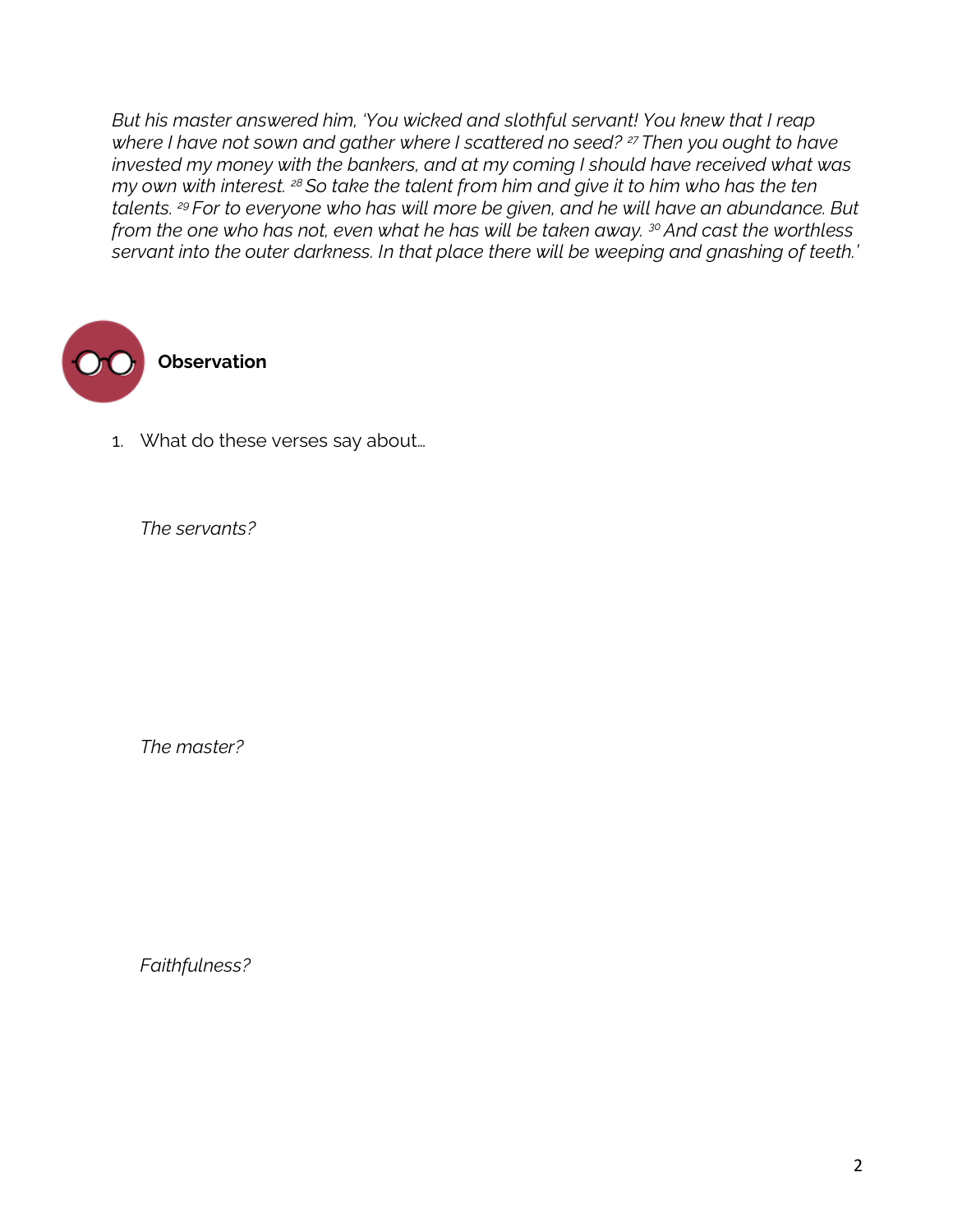

2. Based on this passage, what does it mean to be faithful?

3. How have you seen God reward faithfulness as it relates to finances?



4. How can you apply the principles of these passages to your financial discipleship journey?

5. What are some ways you could help others apply these principles to their lives?